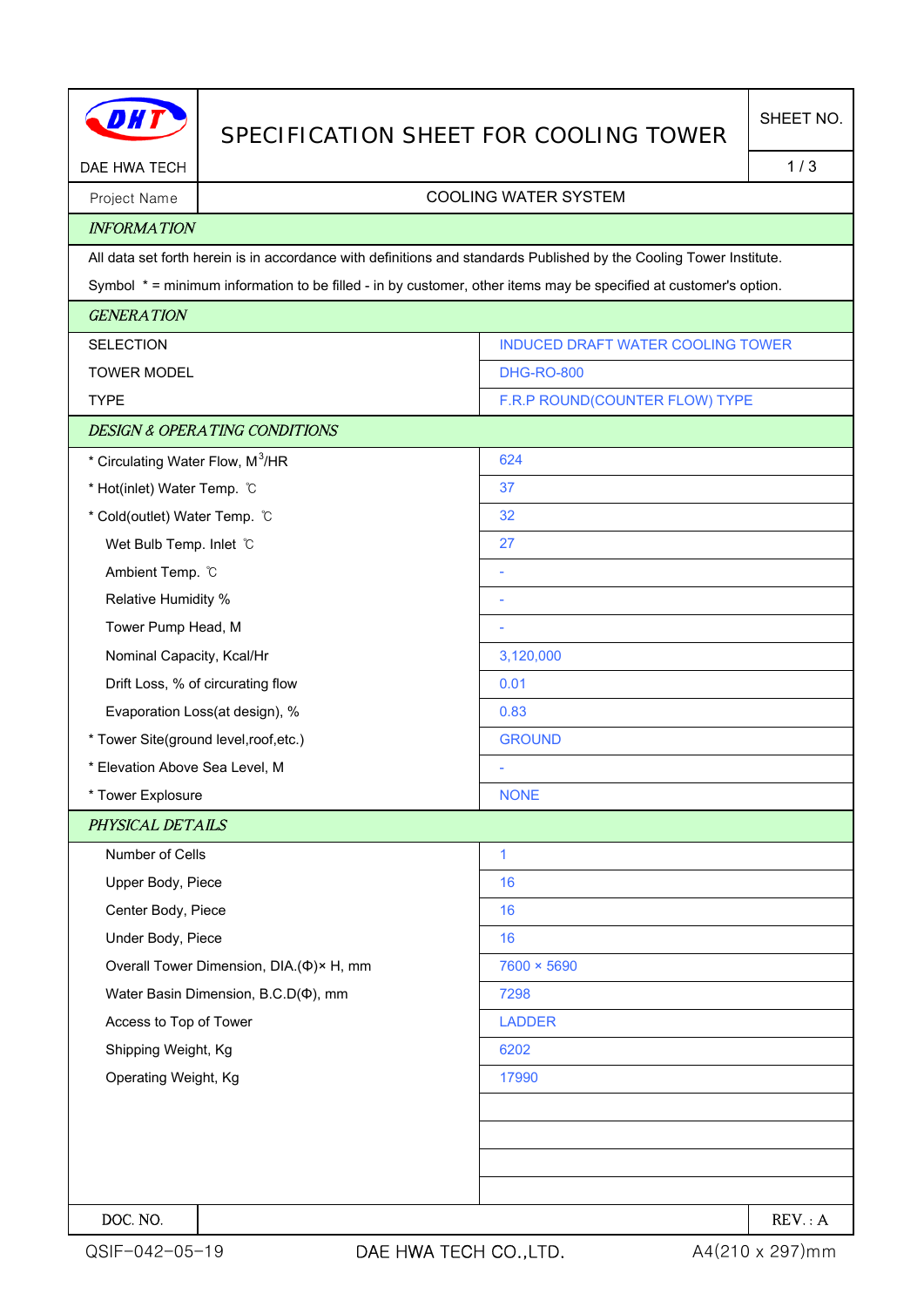

## SPECIFICATION SHEET FOR COOLING TOWER

DAE HWA TECH 2/3

## Project Name | Name | Name | Name | Name | Name | Name | Name | Name | Name | Name | Name | Name | Name | Name | Name | Name | Name | Name | Name | Name | Name | Name | Name | Name | Name | Name | Name | Name | Name | Name

| <b>MATERIALS OF CONSTRUCTION</b> |        |                          |
|----------------------------------|--------|--------------------------|
| Frame work Members               |        |                          |
| Casing                           |        | <b>F.R.P 5t</b>          |
| Filler                           |        | <b>P.P 0.4t</b>          |
| <b>Filler Support</b>            |        | SS400+H.D.G              |
| <b>Drift Eliminators</b>         |        | F.R.P                    |
| Water Distribution - Type        |        | <b>Sprinkler Pipe</b>    |
| Material                         |        | P.V.C                    |
| Center Pipe                      |        | <b>S.G.P+H.D.G</b>       |
| <b>Suction Tank</b>              |        | SS400+H.D.G              |
| Motor Support                    |        | SS400+H.D.G              |
| Support Frame                    |        | SS400+H.D.G              |
| Leg                              |        | SS400+H.D.G              |
| Ladder                           |        | S.G.P+H.D.G              |
| <b>WATER PIPING CONSTRUCTION</b> |        |                          |
| Water Inlet                      | Number | $\mathbf{1}$             |
|                                  | Size   | 300A                     |
|                                  | Height | 기초로부터 INLET 중심부까지 265mm  |
| <b>Water Outlet</b>              | Number | $\mathbf{1}$             |
|                                  | Size   | 300A                     |
|                                  | Height | 기초로부터 OUTLET 중심부까지 265mm |
| Center pipe                      | Number | 1                        |
|                                  | Size   | 300A                     |
| <b>Suction Tank</b>              | Number | $\mathbf{1}$             |
|                                  | Size   | $\Phi$ 483               |
| Sprinkler                        | Number | $\mathbf{1}$             |
|                                  | Size   | 300A                     |
| Sprinkler Pipe                   | Number | 10                       |
|                                  | Size   | <b>100A</b>              |
| Drain                            | Number | 1                        |
|                                  | Size   | <b>100A</b>              |
| Overflow                         | Number | $\mathbf{1}$             |
|                                  | Size   | <b>100A</b>              |
| Auto. Make-up                    | Number | 1                        |
|                                  | Size   | <b>50A</b>               |
| Manual Make-up                   | Number | 1                        |
|                                  | Size   | <b>50A</b>               |
| DOC. NO.                         |        | REV: A                   |

QSIF-042-05-19 DAE HWA TECH CO., LTD. 44(210 x 297)mm